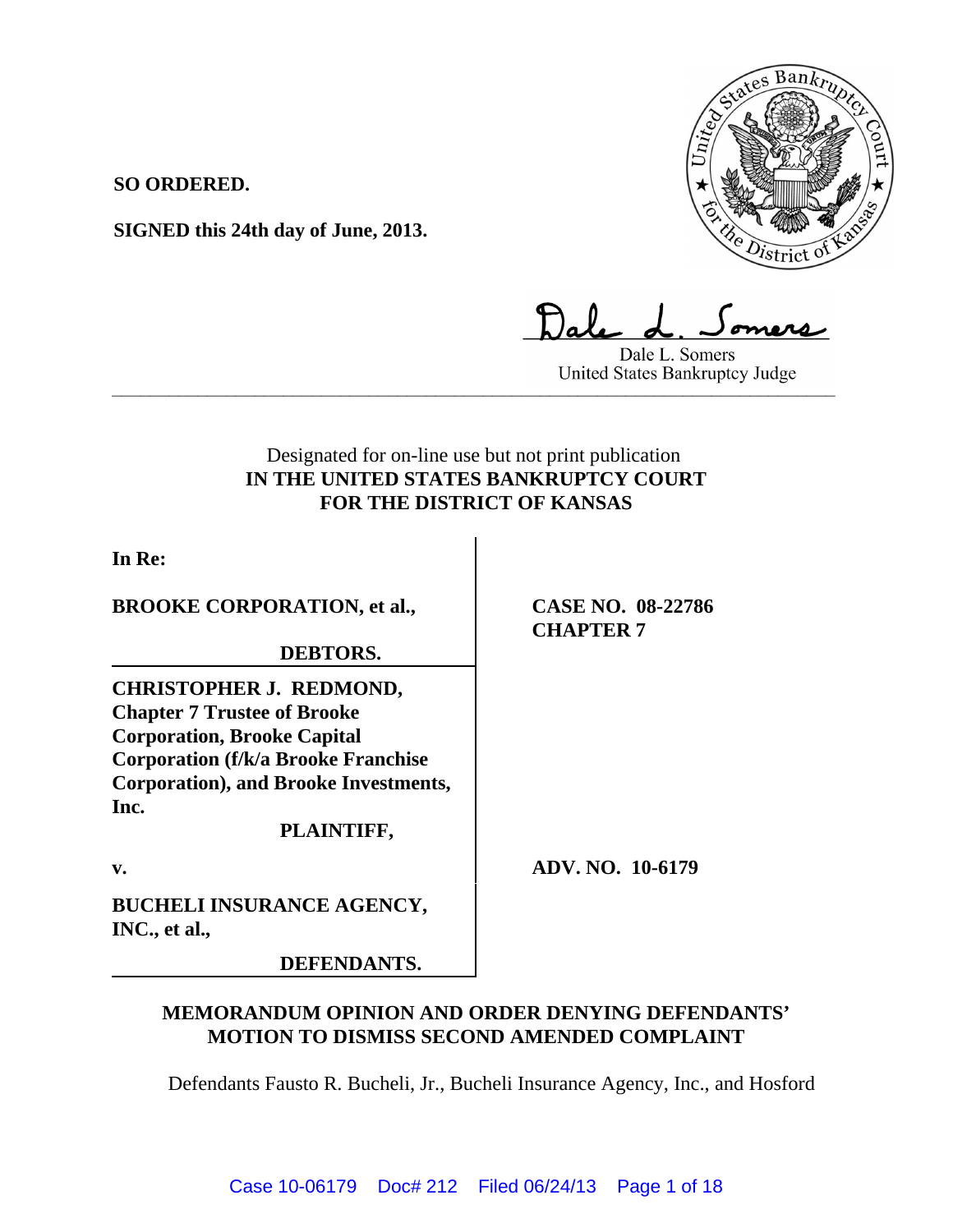Insurance Agency, Inc., move to dismiss the Plaintiff-Trustee's Second Amended Complaint based upon an arbitration provision in the franchise agreements between the two agency defendants and Debtor Brooke Capital Corporation, formerly known as Brooke Franchise Corporation. Christopher J. Redmond, the Chapter 7 Trustee for Debtors, opposes the motion. The matter is submitted to the Court based upon the briefs<sup>1</sup> and without argument or a hearing. After due consideration, the Court denies the motion.

### **BACKGROUND FACTS.**

Prior to the Brooke bankruptcies, defendants Bucheli Insurance Agency, Inc., and Hosford Insurance Agency, Inc. (the Agency Defendants) were Brooke-franchised insurance agencies. Both signed franchise agreements with Brooke Capital Corporation. Each of those agreements included an arbitration provision; the provisions differ in some minor ways but, for present purposes, their substance is the same. The one in the Hosford Insurance Agency franchise agreement reads:

> Any and all issues, claims, disputes or controversies arising out of or in connection with or relating to the Franchise Agreement (including any exhibits, addenda or other document executed in connection herewith) and/or the relationship of the parties and which the parties are not able to resolve themselves by mediation, shall be submitted to binding arbitration administered by the American Arbitration Association under its Commercial Arbitration Rules and applying Kansas law. . . . The parties agree to use arbitration to resolve such issue, claim or dispute in lieu of filing any

<sup>&</sup>lt;sup>1</sup> Dkt. 186 (Memorandum in support of Defendants' motion); dkt. 189 (Trustee's brief in opposition to motion); and dkt. 192 (Defendants' reply).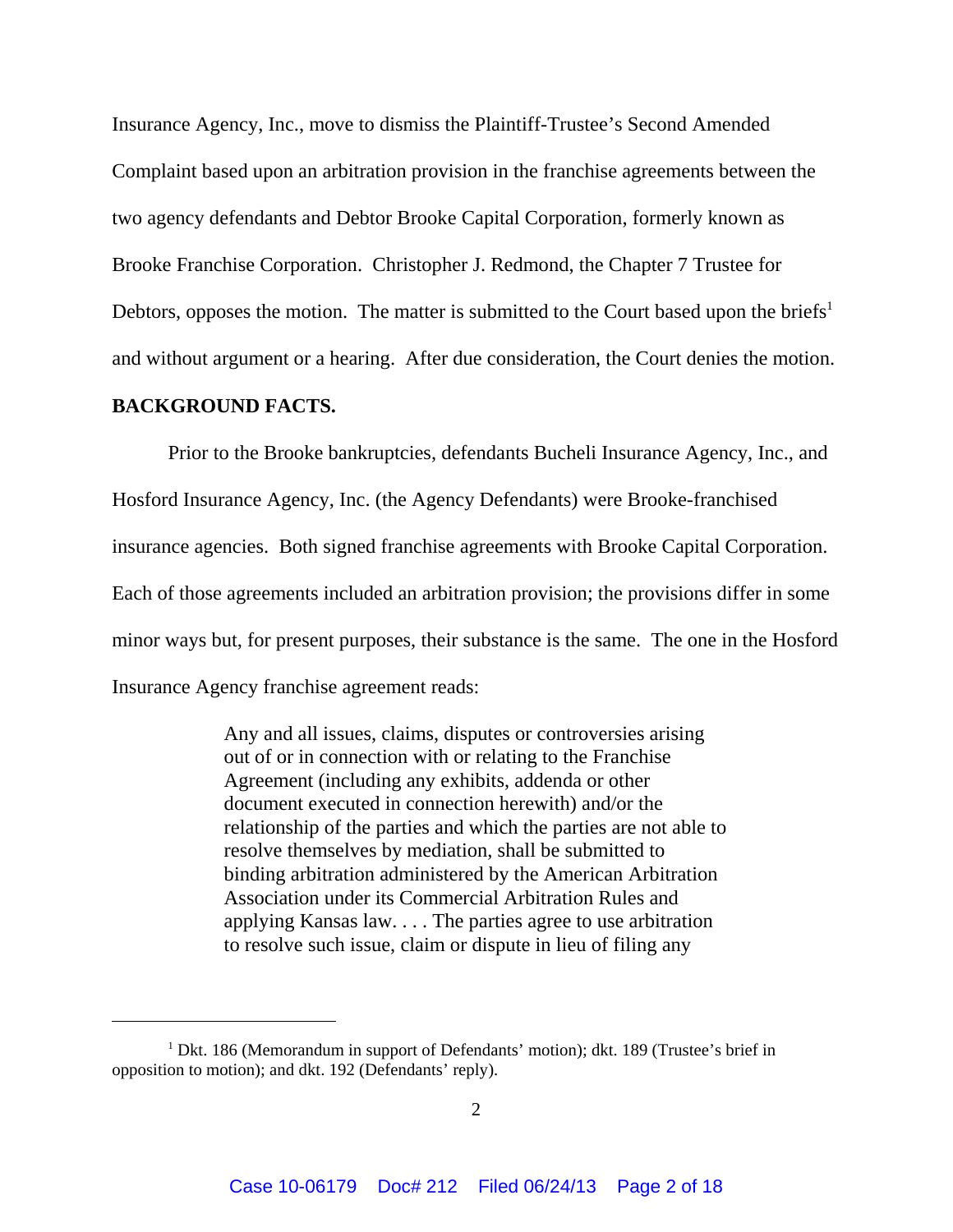lawsuits, complaints, charges or claims.<sup>2</sup>

In connection with each franchise agreement, Mr. Bucheli signed a guaranty agreement included in the franchise agreement document as a paragraph following the signature lines. These paragraphs are identical except the one for Hosford Insurance Agency describes Mr. Bucheli's ownership interest as being 25% or more. The paragraph in the Hosford Insurance Agency franchise agreement provides:

> We the undersigned, as individuals and owners, officers, directors and/or principals owning twenty-five percent (25%) or more of Franchisee, jointly and severally, agree (i) that each has read the terms and conditions of this Agreement; and (ii) each, to induce Brooke's execution of this Agreement and as a condition of the rights granted to Franchisee herein, guarantees the faithful performance of Franchisee to perform all duties and obligations set forth in this Agreement including without limitation the duty to pay any sum which Franchisee may become liable to pay Brooke by virtue of the foregoing agreement.3

The Debtors filed for bankruptcy relief under Chapter 11 in late October and early November 2008. On November 9, 2009, "Fausto Bucheli/Hosford Insurance/Bucheli Insurance Agency, Inc." filed a proof of claim for \$1,105,663.18 based upon "Fraudulent inducement to enter into a loan; Unpaid commissions for 2008."4 The attachments to the proof of claim include a copy of an invoice dated September 30, 2008, that was sent by

 $2$  Dkt. 189-3 at 23. The provision in the Bucheli Insurance Agency franchise agreement appears in Dkt. 189-2 at 21-22.

<sup>&</sup>lt;sup>3</sup> Dkt. 189-3 at 24. The provision in the Bucheli Insurance Agency franchise agreement appears in Dkt. 189-2 at 22.

<sup>4</sup> Case 08-22786, claim 1184-1.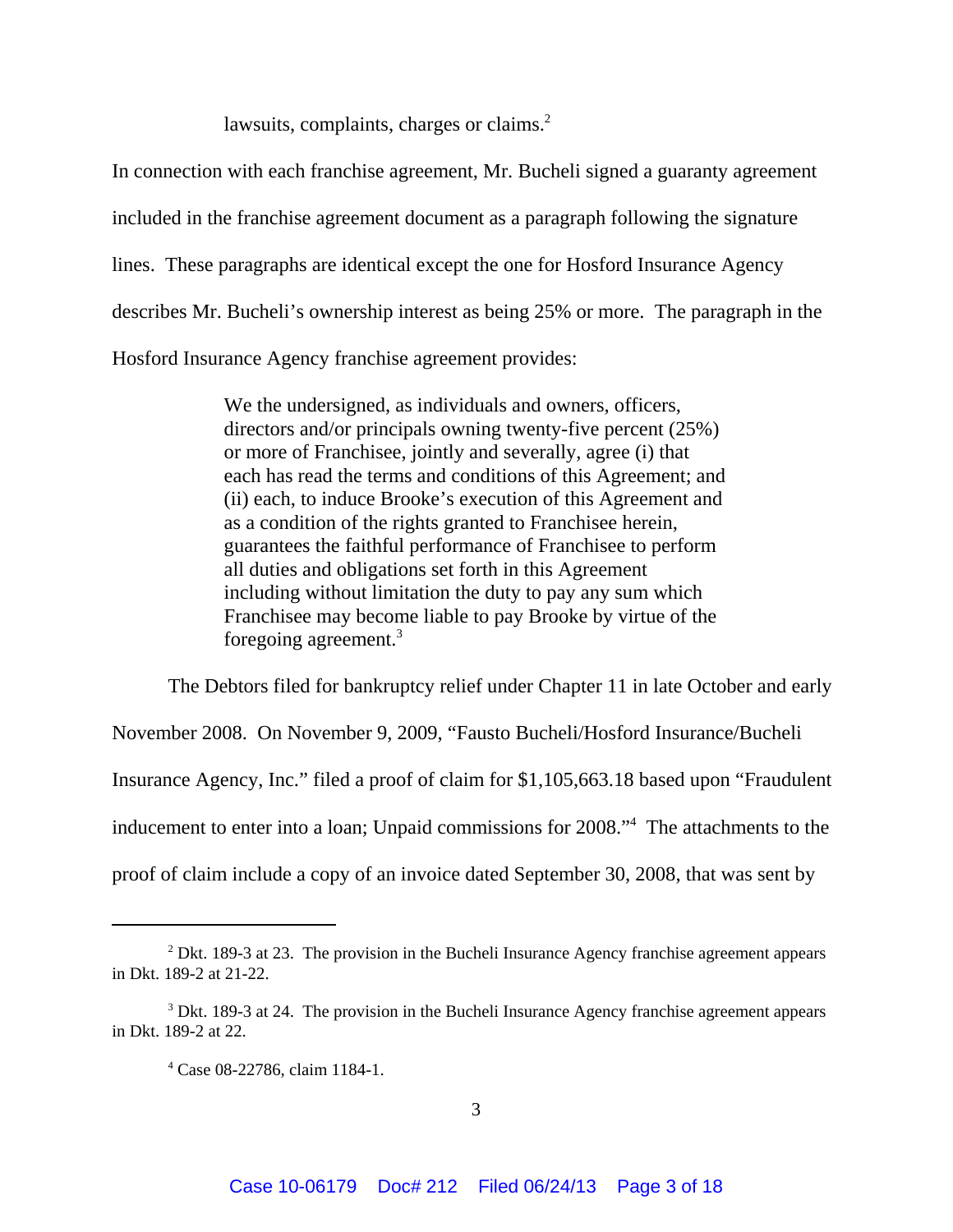the American Arbitration Association to the attorney who filed the proof of claim. The invoice states it is about "Representing Bucheli Insurance Agency, Inc.; Re: Brooke Capital Corporation."

On October 25, 2010, the Trustee filed his Complaint against, among others, Bucheli Insurance Agency, Inc., and Mr. Bucheli (collectively the Initial Defendants). The Complaint was amended, but those amendments are not relevant to this controversy. The First Amended Complaint described the Brooke franchise operation and Brooke's maintenance of statement balances for each agency, which statement balances accounted for moneys advanced by Brooke to or on behalf of each agency in excess of the income attributable to the agency. Prepetition state law claims and postpetition causes of action under Chapter 5 of the Bankruptcy Code were alleged, seeking to recover the statement balances. As relevant to this opinion, the First Amended Complaint sought to recover two statement balances, one (number 861) for \$10,543.55 was attributed to the Bucheli Insurance Agency and the other (number 723) for \$1,105,663.18 was attributed to Mr. Bucheli individually.<sup>5</sup>

The Initial Defendants responded with a motion to dismiss for failure to state a claim upon which relief can be granted, based upon an alleged lack of specificity in the

5 Dkt. 60.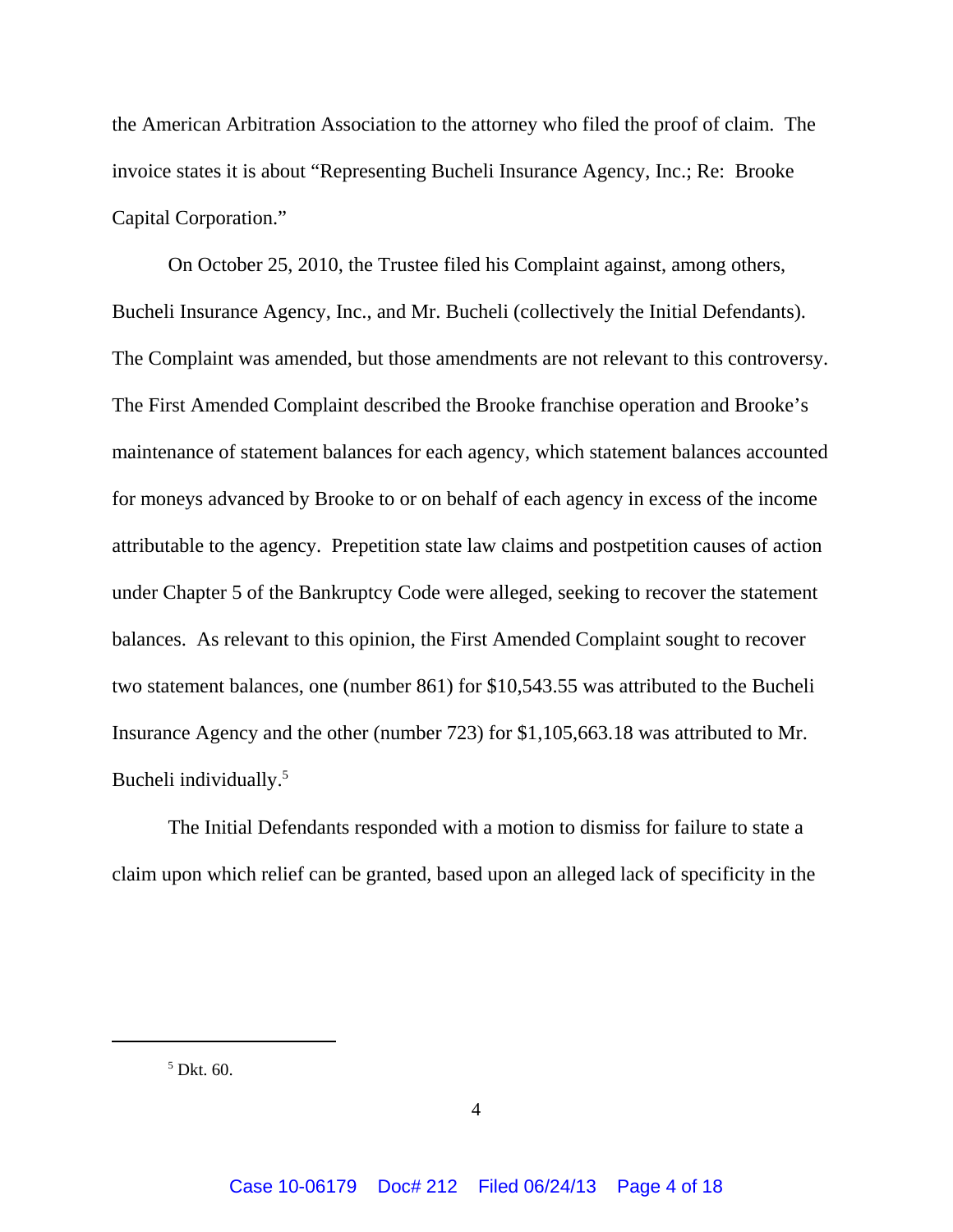First Amended Complaint.<sup>6</sup> The motion to dismiss was denied,<sup>7</sup> and an answer was filed.<sup>8</sup> There was no assertion in either the motion to dismiss or the answer that the claims were subject to an agreement to arbitrate.

On April 27, 2012, the Trustee served requests for admission, interrogatories, and requests for production of documents on the Initial Defendants. Responses were served on June 1, 2012, the Trustee discussed his concerns about the adequacy of the responses with counsel for the Initial Defendants, and in September 2012, revised responses were served. On October 4, 2012, the Initial Defendants served their first interrogatories and requests for production on the Trustee.

The Trustee subsequently discovered that the statement balance which he sought to recover from Mr. Bucheli (number 723) was the liability of the Hosford Insurance Agency, not Mr. Bucheli, and that Mr. Bucheli, the owner of the Hosford Insurance Agency, was liable as a guarantor of the agency's liability. On October 22, 2012, the Trustee moved to amend the First Amended Complaint to correct the misnomers and assert the proper claims against the proper defendants, by adding the Hosford Insurance Agency as a defendant as to statement 723 and alleging Mr. Bucheli's liability as a guarantor of that obligation.<sup>9</sup> The relevant claims in the Second Amended Complaint

8 Dkt. 115.

9 Dkt. 158.

<sup>6</sup> Dkt. 78.

<sup>7</sup> Dkt. 112.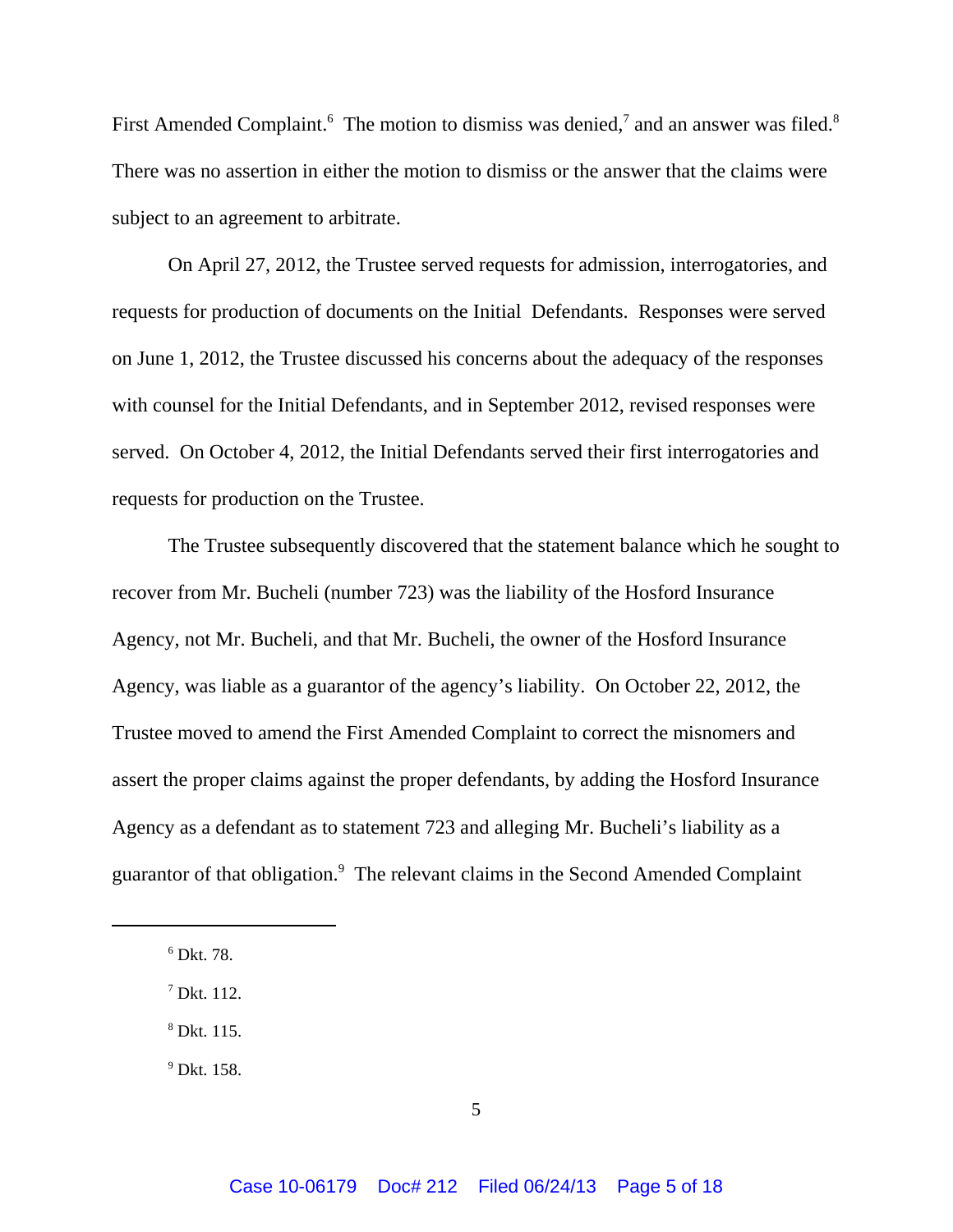were identical to those of the First Amended Compliant, with the exception of the addition of a cause of action against Mr. Bucheli as guarantor of the obligations of the Hosford Insurance Agency.

The Initial Defendants opposed the motion to amend as to Mr. Bucheli, but not as to the Hosford Insurance Agency.<sup>10</sup> They argued that the motion was untimely since it was filed almost two years after the adversary proceeding was initiated and that the amendment would prejudice Mr. Bucheli. A hearing was held on December 13, 2012. At the hearing, but not in their written submissions, the Initial Defendants argued that the delay had prejudiced their opportunity to raise the "defense"of the arbitration clause. At the conclusion of the hearing, the motion to amend was orally granted, and the amendments were declared to relate back to the date of filing of the original Complaint. The Trustee responded to the Initial Defendants' discovery on December 20, 2012. Also on December 20, 2012, Mr. Bucheli, the Trustee, and their counsel participated in informal mediation. The order granting the motion to file the Second Amended Complaint was filed on December 27, 2012.<sup>11</sup>

Defendants Mr. Bucheli, the Bucheli Insurance Agency, and the Hosford Insurance Agency (collectively Defendants) responded to the Second Amended Complaint with a motion to dismiss premised upon the arbitration clauses in the franchise agreements. This

 $10$  Dkt. 159.

 $11$  Dkt. 175.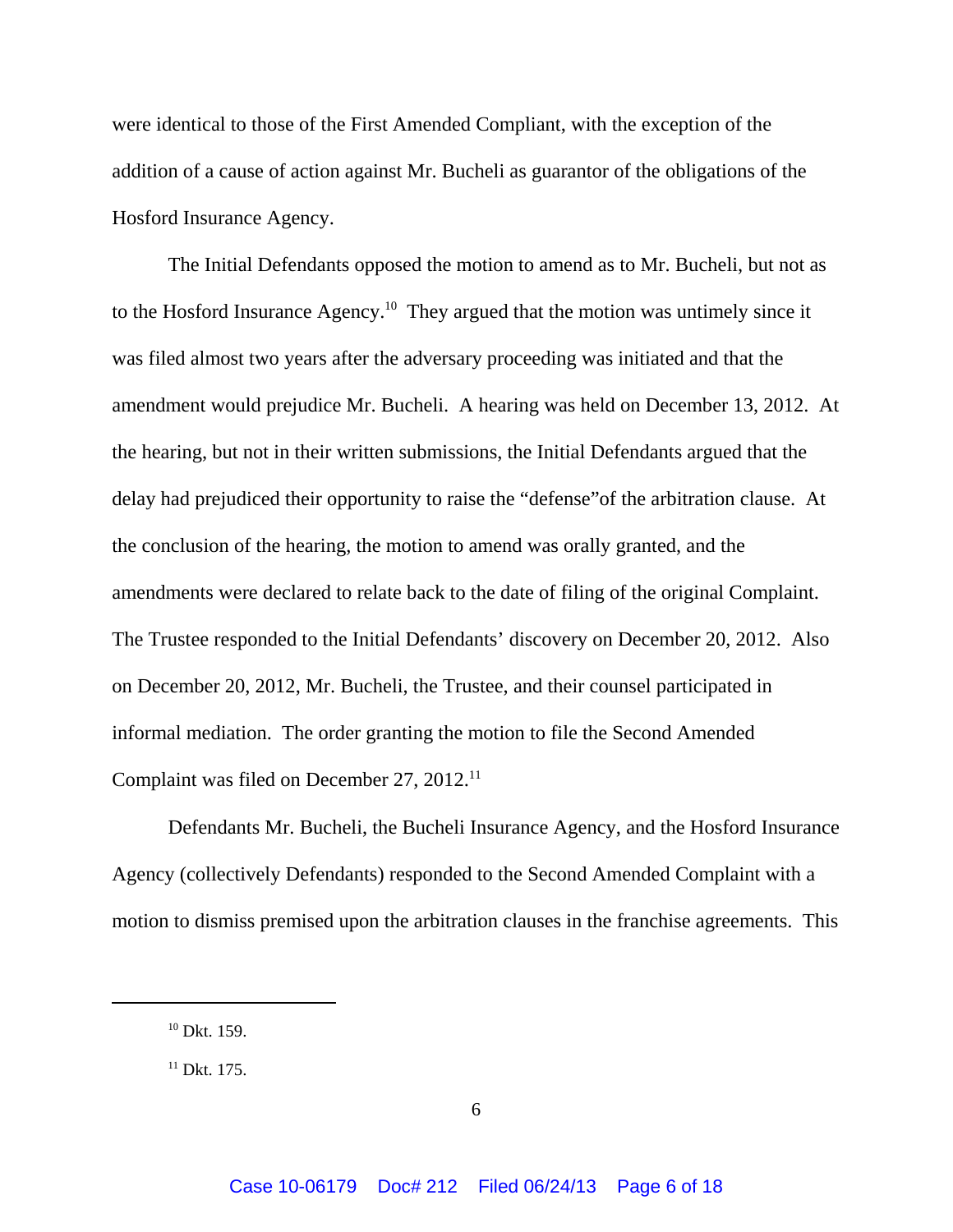second motion to dismiss is the subject of this memorandum.<sup>12</sup> One day after filing the motion, Defendant Hosford Insurance Agency filed a proof of claim for \$1,125,000 based upon breach of the franchise agreement and a buyer assistance program.<sup>13</sup>

## **DISCUSSION.**

## **A. The parties' positions.**

 Defendants' motion is straightforward. They assert that the mandatory arbitration clauses in the franchise agreements apply to all of the claims in the Second Amended Complaint. They assert that arbitration is favored and there is no conflict between the Bankruptcy Code and arbitration in this case, since all of the claims asserted by the Trustee are essentially state law claims to collect amounts owed prepetition.

The Trustee responds with multiple and at times alternative arguments. According to the Trustee, (1) the claims against Mr. Bucheli are not subject to arbitration since there is no arbitration clause in the guaranty; (2) all Defendants have waived any right to compel arbitration on any of the claims; (3) the Trustee's claims under § 544 are not subject to arbitration; (4) the Court should exercise its discretion and refuse to enforce the arbitration agreement; and (5) even if arbitration is required, the case should be stayed pending arbitration, not dismissed.

Section 3 of the Federal Arbitration  $Act^{14}$  provides that in any proceeding brought

 $149$  U.S.C. § 3.

<sup>&</sup>lt;sup>12</sup> Dkt. 185.

<sup>13</sup> Case no. 08-22786, claim no. 1292-1.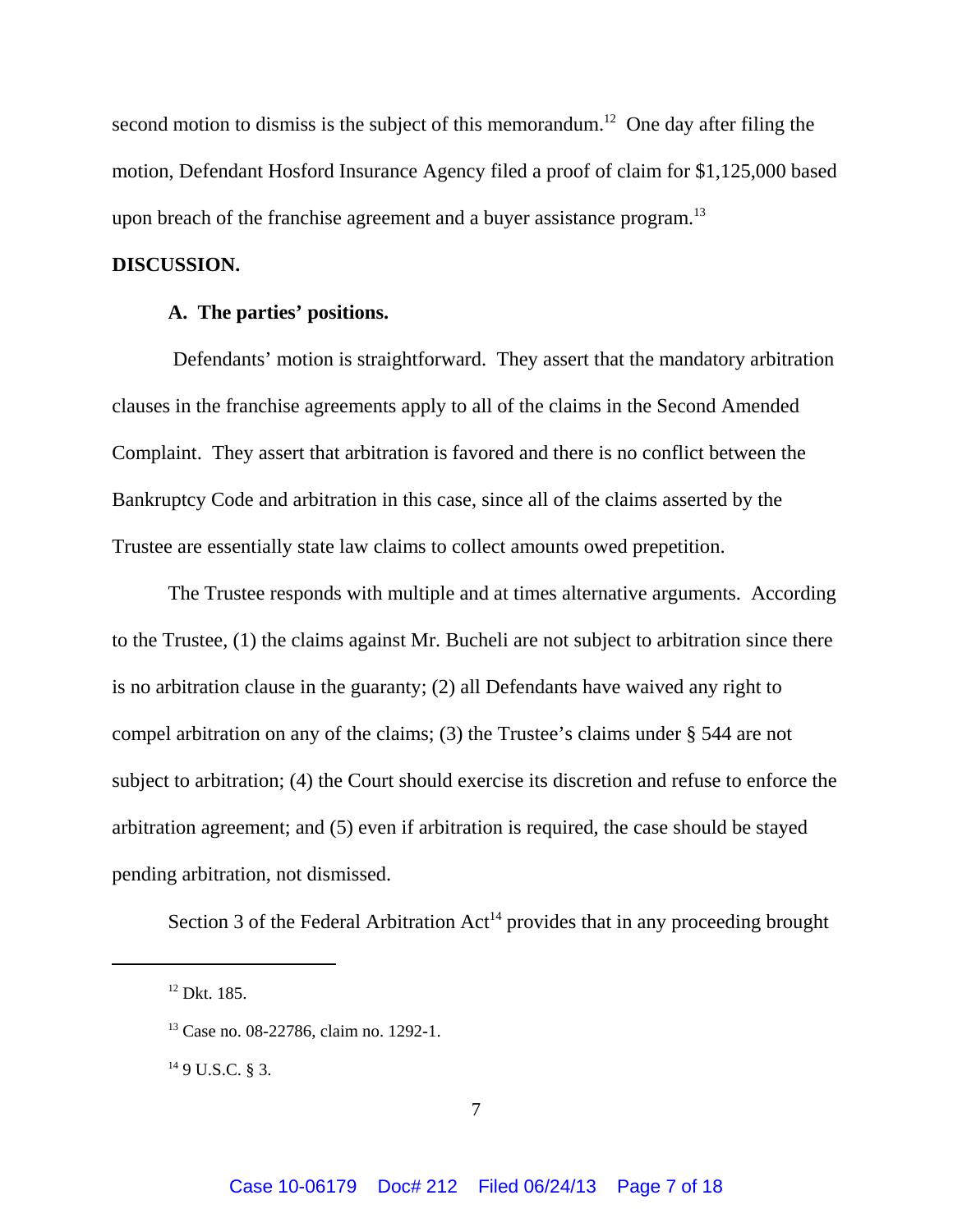in the courts of the United States upon any issue referable to arbitration under an agreement in writing for such arbitration, the court "shall on application of one of the parties stay the trial of the action until such arbitration has been had." Federal policy favors the enforcement of contractual arbitration agreements.15 There is an inherent conflict between the policy of decentralization of litigation promoted by the Federal Arbitration Act and the goal of centralizing resolution of a debtor's affairs as reflected in the Bankruptcy Code.<sup>16</sup> Fortunately, Defendants' motion can be resolved without having to balance those competing policies.

## **B. The claim against Mr. Bucheli is not subject to arbitration because he is not a party to an agreement with Brooke containing an arbitration provision.**

Mr. Bucheli's motion to dismiss this proceeding in favor of arbitration can be resolved by contract principles. Parties to a written arbitration agreement and non-parties who are qualified by traditional principles of state contract law to enforce the written agreement are entitled to enforce the agreement under  $\S 3$  of the Federal Arbitration Act.<sup>17</sup> Mr. Bucheli relies upon the principle of incorporation by reference, a state law contract principle applicable under  $\S 3$ ,<sup>18</sup> as the basis for his assertion that the claim against him as the guarantor of the debts of Hosford Insurance Agency is subject to an agreement to

<sup>18</sup> *Id*. at 631.

<sup>15</sup> *Moses H. Cone Mem'l Hosp. v. Mercury Constr. Corp.*, 460 U.S. 1, 24-25 (1983).

<sup>16</sup> See 8 William L. Norton, Jr., and William L. Norton III, *Norton Bankruptcy Law & Practice 3d*, § 169:4 at 169-10 to 169-11 (Thomson Reuters 2013).

<sup>17</sup> *Arthur Andersen LLP v. Carlisle*, 556 U.S. 624, 630-31 (2009).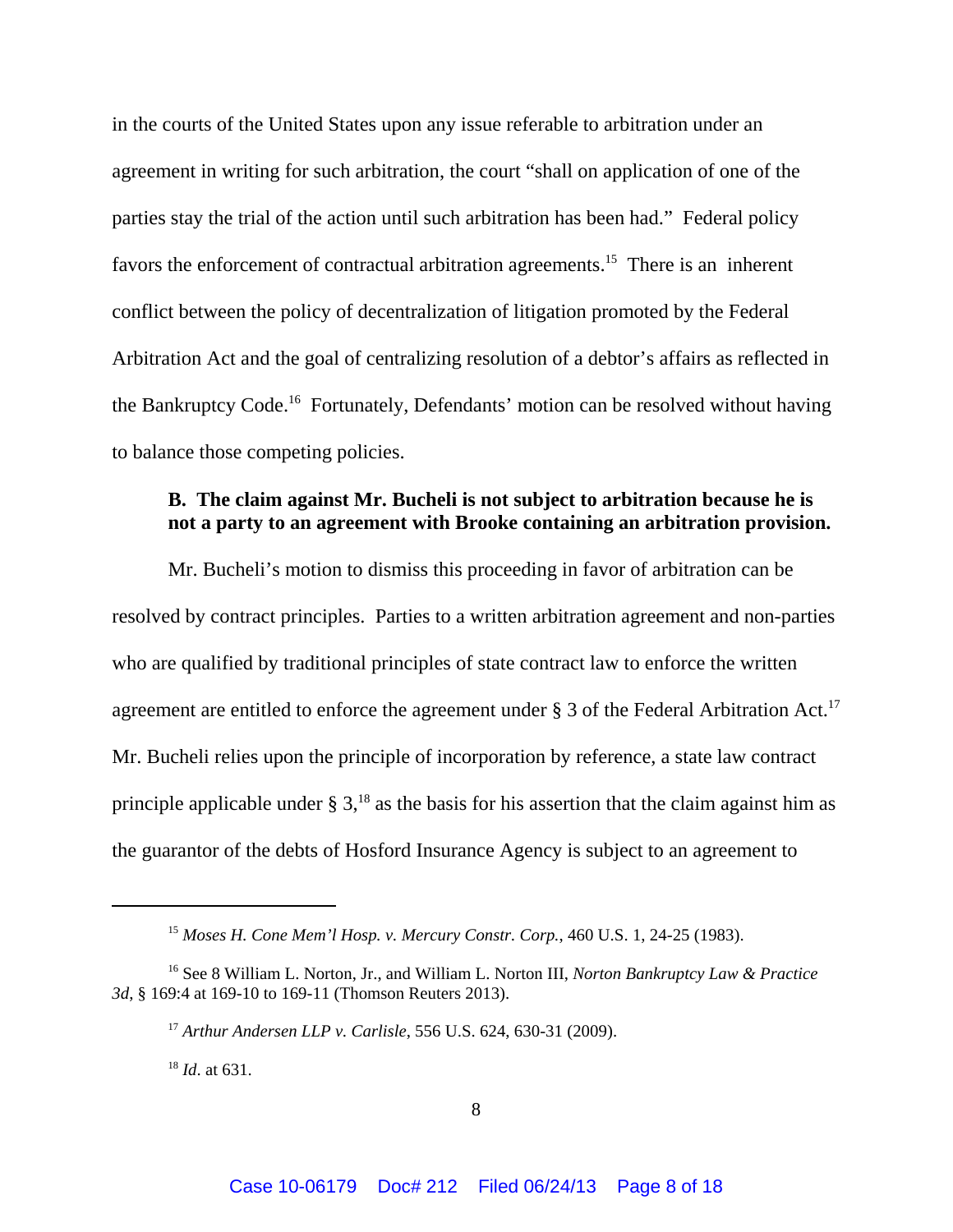arbitrate.

But the plain language of the guaranty agreement, quoted above, shows that this reliance is misplaced. Although the guaranty refers to the franchise agreement, there is no language of incorporation. In the guaranty agreement, Mr. Bucheli recites that he read the franchise agreement and "guarantees the faithful performance of the Franchisee to perform all duties and obligations set forth in this Agreement." He does not state that he agrees to be bound personally by the franchise agreement.

The guaranty agreement is similar to that in *Grundstad v. Ritt*,<sup>19</sup> where the court held that a guarantor did not bind himself to the arbitration clause in the contract under an incorporation by reference theory. The *Grundstad* guaranty, like Mr. Bucheli's, was very brief and appeared on the final page of the agreement, immediately beneath the signatures of representatives of the contracting parties, International Vending and Atlantic Associates. It provided: "We hereby guarantee all of the provisions of the within Agreement, and especially the performance of Atlantic hereunder. The  $10<sup>th</sup>$  day of July, 1981."20 The court held that the agreement and the guaranty language did not express the guarantor's intent to be bound by the arbitration clause in the agreement.<sup>21</sup>

In this case, the Court concludes that the references to the franchise agreement in the guaranty are not sufficient to establish Mr. Bucheli's status as a party to the arbitration

<sup>19 106</sup> F.3d 201 (7th Cir. 1997).

<sup>20</sup> *Id*. at 203.

<sup>21</sup> *Id*. at 203-05.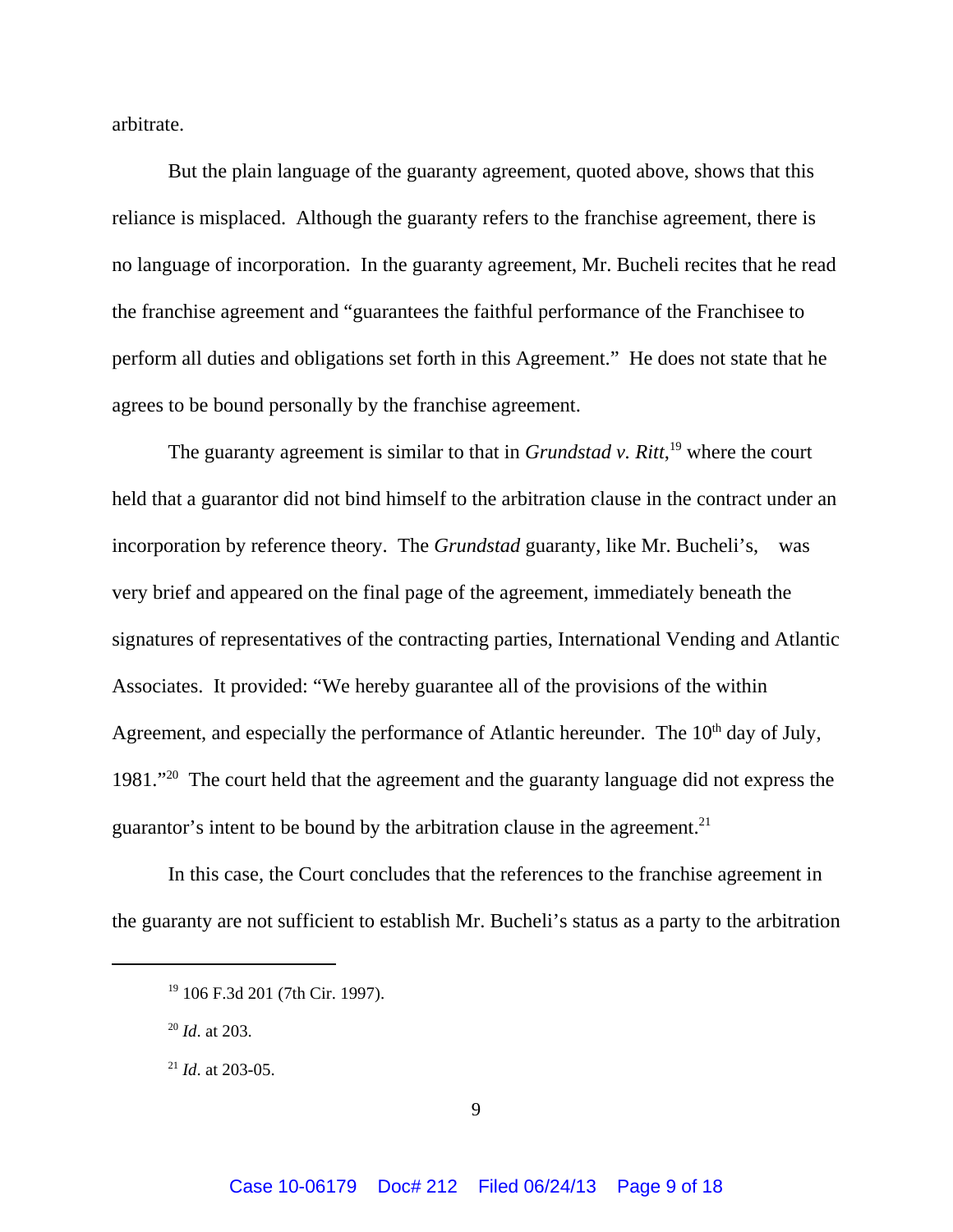provision in the franchise agreement. Therefore, even if the Bucheli Insurance Agency and the Hosford Insurance Agency, the Agency Defendants, have a contractual right to mandatory arbitration of the claims against them, the claims against Mr. Bucheli would not be included in the claims for which the Court would order arbitration.

## **C. The Agency Defendants have waived their right to compel arbitration.**

"Generally, the parties to a contract can agree to settle disputes arising thereunder by arbitration. . . . However, the right to arbitration, like any other contract right, can be waived."<sup>22</sup> What constitutes a waiver of the arbitration agreement depends upon the facts of each case.23 In this case, the Trustee argues that the Agency Defendants' conduct during the litigation evidences a waiver, citing to the record of this proceeding. In response, the Agency Defendants also rely upon argument and the record. Neither party has submitted an affidavit addressing any factual matter and neither party has requested an evidentiary hearing. The burden of persuasion lies with the Trustee, who opposes arbitration.24

"Waiver of arbitration occurs in most cases when a party initiates litigation or participates in a lawsuit in violation of the arbitration agreement."25 Although there is no

<sup>23</sup> *Id*.

<sup>22</sup> *Reid Burton Constr., Inc., v. Carpenters Dist. Council of S. Colo.*, 614 F.2d 698, 702 (10th Cir. 1980).

<sup>24</sup> *Hill v. Ricoh Americas Corp.*, 603 F.3d 766, 775 (10th Cir. 2010) (*citing Peterson v. Shearson/American Express, Inc.*, 849 F.2d 464, 466 (10th Cir. 1988)).

<sup>25 1</sup> Martin Domke, Gabriel Wilner and Larry E. Edmonson, *Domke on Commercial Arbitration*, §23:10, available on Westlaw at DCMLARB § 23:10 (database updated May 2013).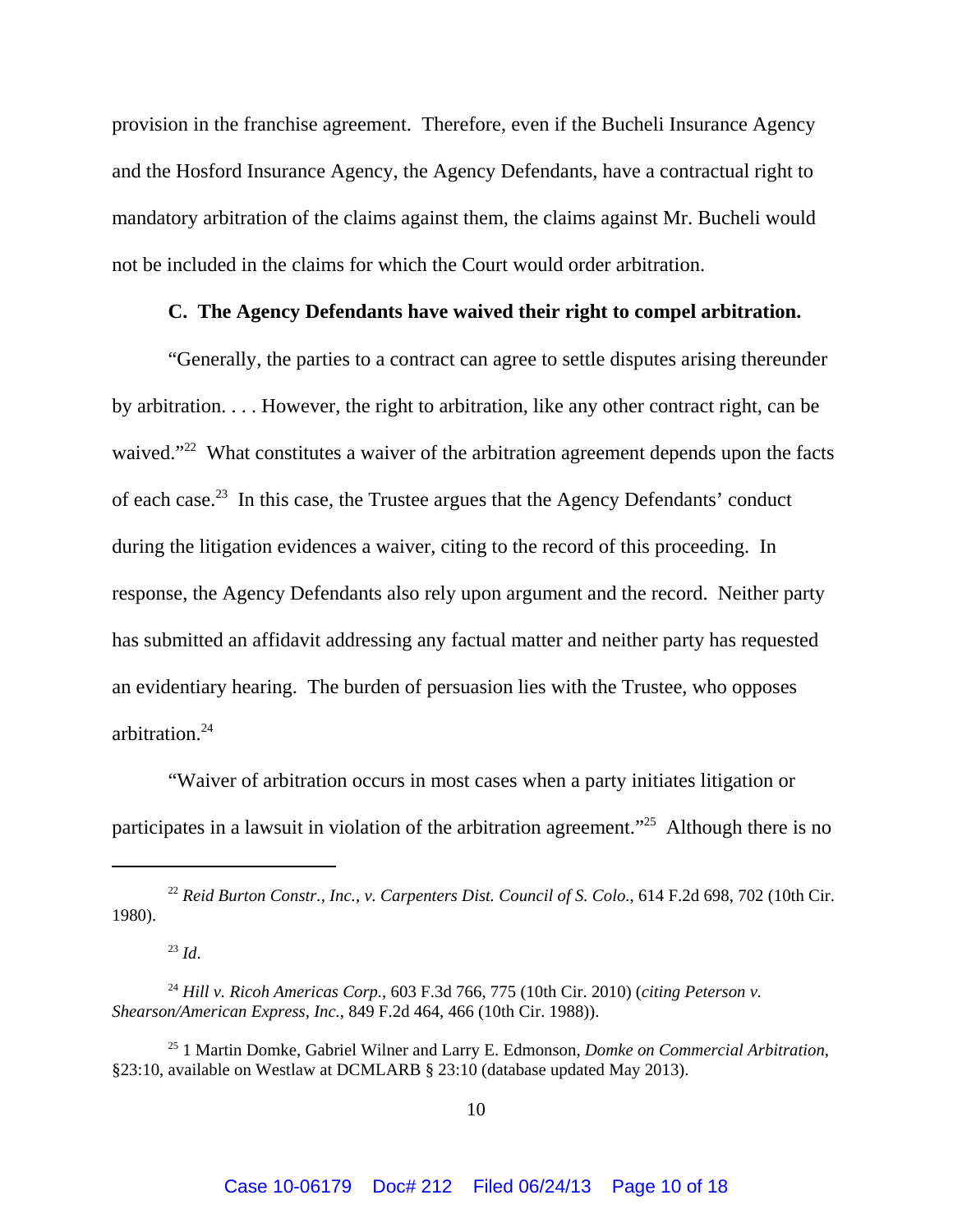set rule as to what constitutes a waiver, the Tenth Circuit in *Peterson*<sup>26</sup> summarized several relevant factors as follows:

> (1) whether the party's actions are inconsistent with the right to arbitrate; (2) whether "the litigation machinery has been substantially invoked" and the parties "were well into preparation of a lawsuit" before the party notified the opposing party of an intent to arbitrate; (3) whether a party either requested arbitration enforcement close to the trial date or delayed for a long period before seeking a stay; (4) whether a defendant seeking arbitration filed a counterclaim without asking for a stay of the proceedings; (5) "whether important intervening steps [e.g., taking advantage of judicial discovery procedures not available in arbitration] had taken place"; and (6) whether the delay "affected, misled, or prejudiced" the opposing party. $27$

In *Hill v. Ricoh Americas*, the Tenth Circuit observed that "these [*Peterson*] factors

reflect [four] principles that should guide courts in determining whether it is appropriate to deem that a party has waived its right to demand arbitration."28 The first principle is that a party should not be permitted to demand arbitration when its conduct evidences a prior intentional relinquishment of a known right by conduct inconsistent with the right to arbitrate. An example is initially ignoring an opponent's effort to commence arbitration, but then moving to compel arbitration after the opponent files suit.<sup>29</sup> *Peterson* factors one and four may indicate intentional waiver. But a waiver is not limited to intentional

<sup>26</sup> *Peterson v. Shearson/American Express, Inc.*, 849 F.2d at 464.

<sup>27</sup> *Id*. at 467-68 (*quoting Reid Burton Constr. v. Carpenters Dist. Council*, 614 F.2d at 702).

<sup>28</sup> *Hill v. Ricoh Americas Corp.*, 603 F.3d at 773.

<sup>29</sup> *Id*. (*citing Brown v. Dillard's, Inc.*, 430 F.3d 1004, 1005 (9th Cir. 2005)).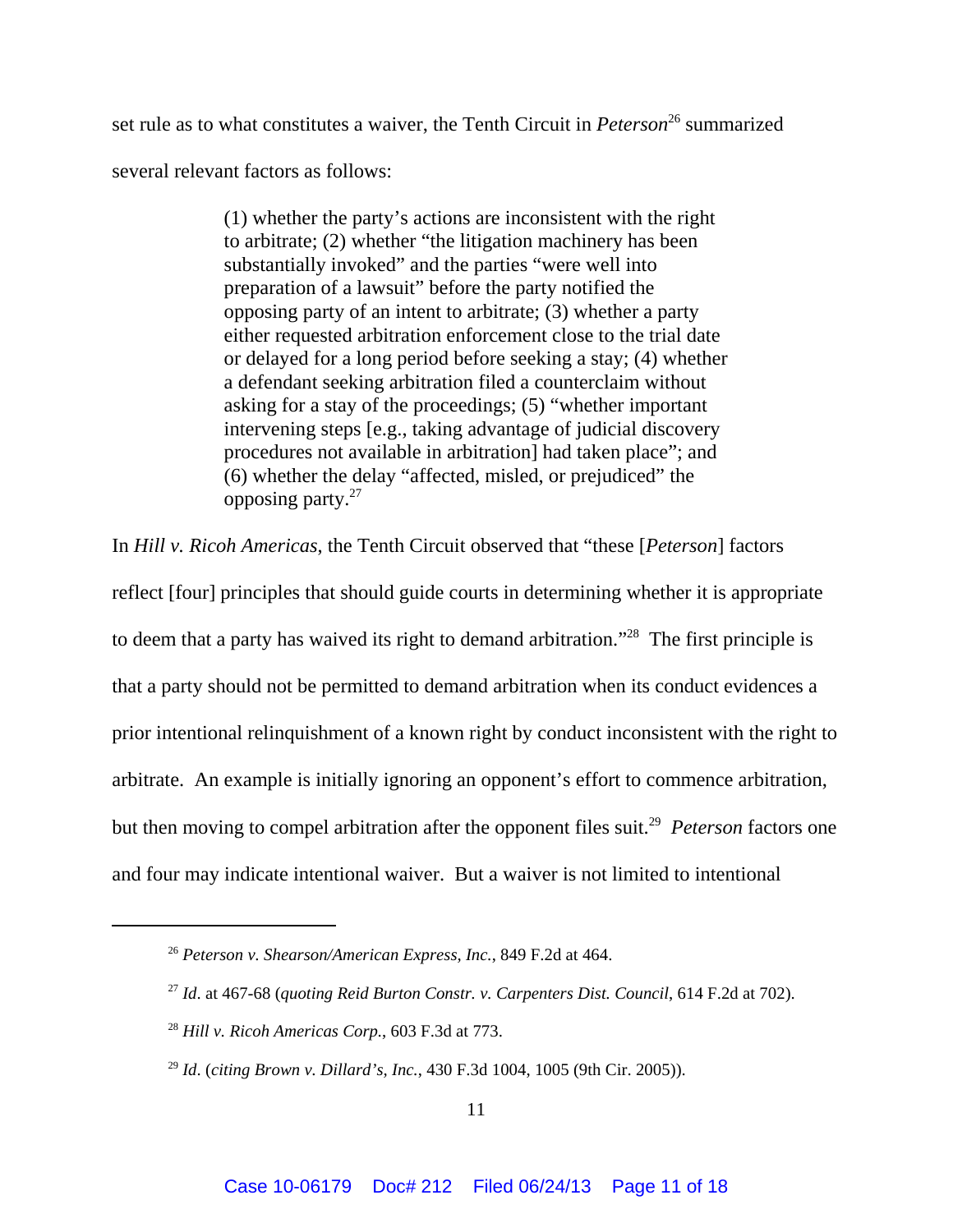relinquishment of a known right, since it may arise from negligent as well as intentional conduct.<sup>30</sup> The second general principle in "assessing waiver is whether the party now seeking arbitration is improperly manipulating the judicial process."31 *Peterson* factors two, three, and five should be considered. A third principle is "maintenance of the combined efficiency of the public and private dispute-resolution systems."32 *Peterson* factors two, three, and five can be significant in deciding if a waiver should be found because of inefficiencies. "The final consideration in waiver analysis is prejudice to the party opposing arbitration — the sixth *Peterson* factor."33

As to the first *Hill* principle, the Court finds that the Agency Defendants' actions are inconsistent with the right to arbitrate, and indicate an intentional waiver. The first actions considered are the filings of the proofs of claim. As pointed out by the Trustee, the filing of a proof of claim is a powerful act, sufficient to cause a waiver of a state's sovereign immunity<sup>34</sup> or a creditor's right to a jury trial.<sup>35</sup> By analogy, the filing of a proof of claim seeking bankruptcy court resolution of a claim against a debtor that is covered by a mandatory arbitration agreement, without seeking relief from stay to pursue

 $31$  *Id.* 

- <sup>33</sup> *Id*.
- <sup>34</sup> *Gardner v. New Jersey*, 329 U.S. 565, 573-74 (1947).
- <sup>35</sup> *Langenkamp v. Culp*, 498 U.S 42, 44-45 (1990).

<sup>30</sup> *Id*., 603 F.3d at 773.

<sup>32</sup> *Id*. at 774.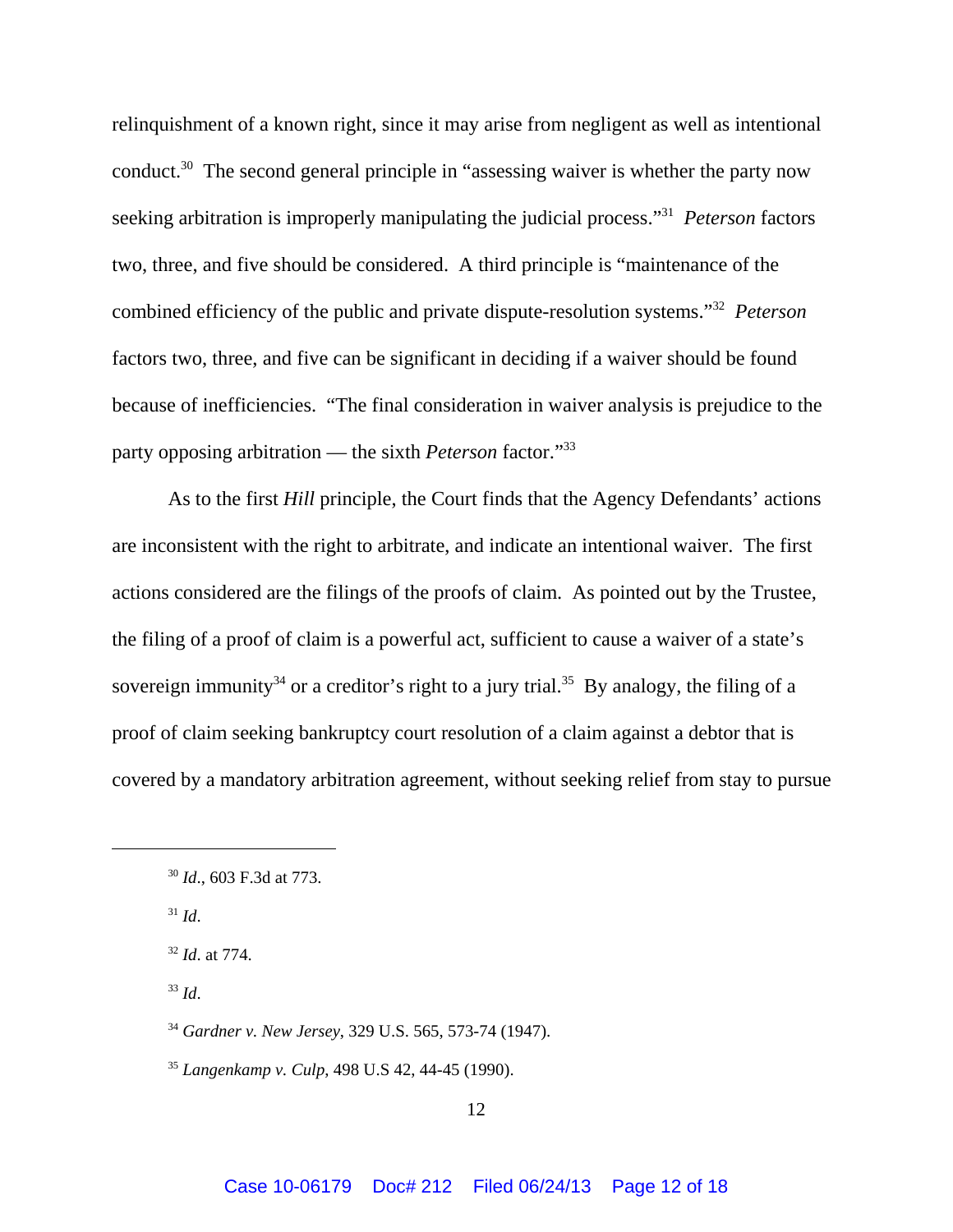the claim before an arbitrator or otherwise preserving the right to arbitrate, evidences a waiver of the agreement to arbitrate.<sup>36</sup> In this case, Defendants' first proof of claim was filed on November 9, 2009, more than a year before the adversary proceeding was filed. The creditors filing the claim are stated to be "Fausto Bucheli/Hosford Insurance/Bucheli Insurance Agency, Inc." The claim seeks to recover \$1,105,663.18 as an unsecured claim.37 No attempt was made to preserve arbitration rights.

In addition, after filing the motion to dismiss based upon enforcement of the arbitration clause, Defendant Hosford Insurance Agency on January 18, 2013, filed a proof of claim for \$1,125,000 for "breach of franchise agreement and buyer assistance program."38 Copies of the franchise agreement, the same franchise agreement containing the arbitration provision relied upon as the basis for the motion to dismiss, and the buyer assistance program are attached to the proof of claim. Each document includes a broad arbitration clause. The proof of claim makes no attempt to preserve the right to arbitrate. Although fully aware of the arbitration clause in the franchise agreement, Defendant Hosford Insurance Agency elected to invoke the jurisdiction of the Bankruptcy Court, rather than seeking to arbitrate its claim against Debtors. The claims bar date expired on

<sup>36</sup> *In re J.T. Moran Fin. Corp.*, 118 B.R. 233, 235-36 (Bankr. S.D.N.Y. 1990); *but see In re Mor-Ben Ins. Mkts. Corp.*, 73 B.R. 644, 647-49 (9th Cir. BAP 1987).

<sup>&</sup>lt;sup>37</sup> Case no. 08-22786, claim no. 1184-1. The claim is for the same amount which the Trustee seeks to recover from the Hosford Insurance Agency and from Mr. Buchli as guarantor of that agency's obligations to Debtors.

<sup>38</sup> *Id*., claim no. 1292-1.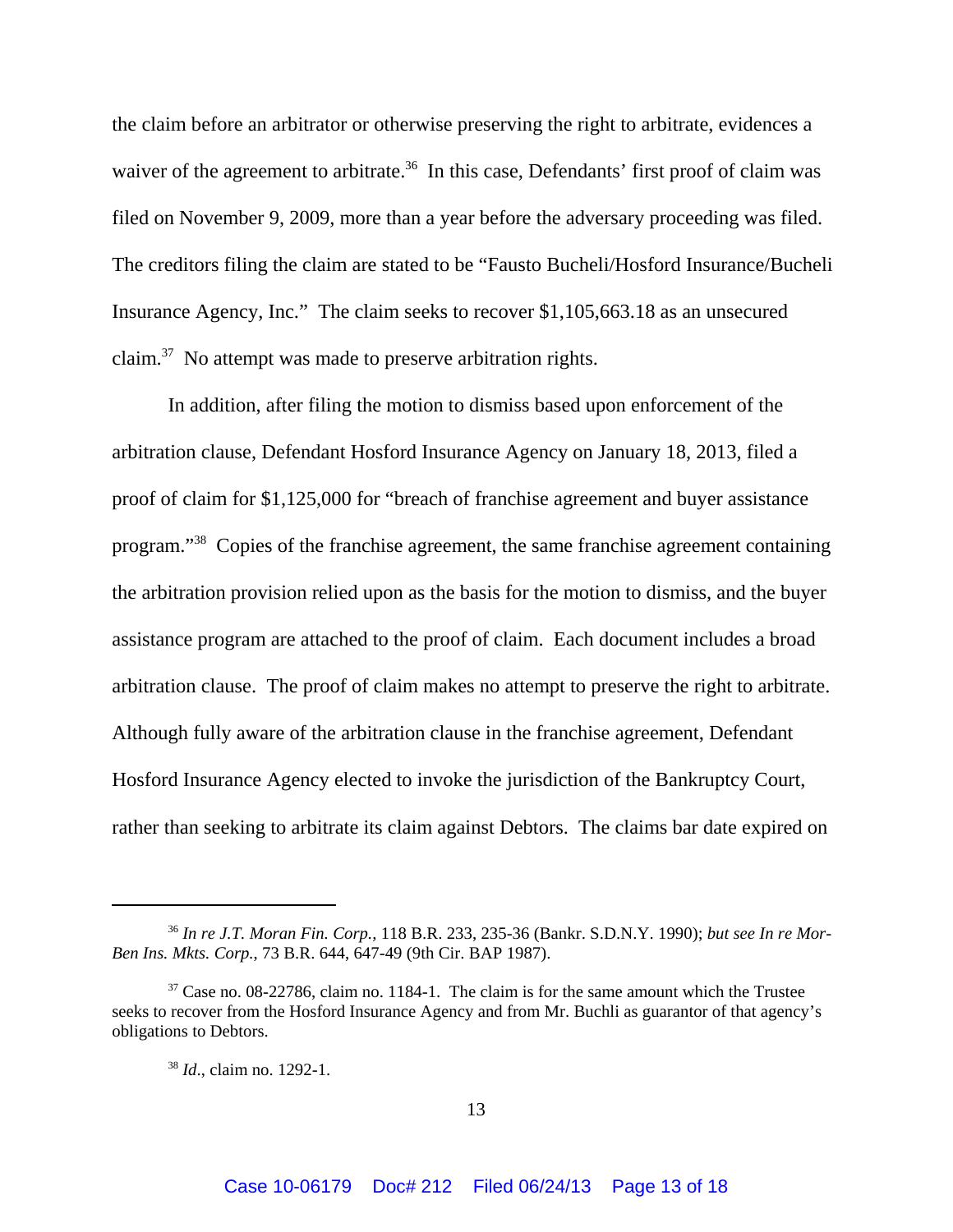November 9, 2009,<sup>39</sup> so the filing does not represent a realistic expectation of participating in the assets of the estate. But perhaps Defendant filed the claim so it could be asserted for the purpose of offsetting any liability of the Hosford Insurance Agency to Debtors as determined in the pending adversary proceeding, which would also reduce the personal liability of Mr. Bucheli as guarantor.<sup>40</sup> From this perspective, the filing would function as a counterclaim. "Advancing a counterclaim in a court action may be considered a waiver of arbitration."41

The Court finds that Defendants' participation in this litigation for more than two years before seeking arbitration is also inconsistent with intent to enforce the arbitration clauses. After the Complaint was filed, the Initial Defendants filed a motion to dismiss, but did not mention the arbitration clauses. After the motion was denied, the Initial Defendants filed an answer which did not mention arbitration. The Initial Defendants opposed the Trustee's motion to file a Second Amended Complaint, but when doing so, did not mention the arbitration clauses.42 Defendants have participated in discovery.

As to the second *Hill* principle, the Court finds that the circumstances suggest Defendants are attempting to manipulate the judicial process. Defendants engaged in

<sup>39</sup> See Case no. 08-22786, dkt. 767.

<sup>40</sup> See Dkt. 177, Second Amended Complaint, Count VII — Set-Off).

<sup>41 1</sup> *Domke on Commercial Arbitration*, §23:16.

<sup>&</sup>lt;sup>42</sup> At oral argument on the Trustee's motion to file the Second Amended Complaint, counsel for the Initial Defendants asserted that they were prejudiced by the Trustee's delay in seeking to amend the Amended Complaint because it caused Defendants to delay attempting to compel arbitration. Dkt. 205, Tr. Dec. 13, 2012 at 13-14 & 19.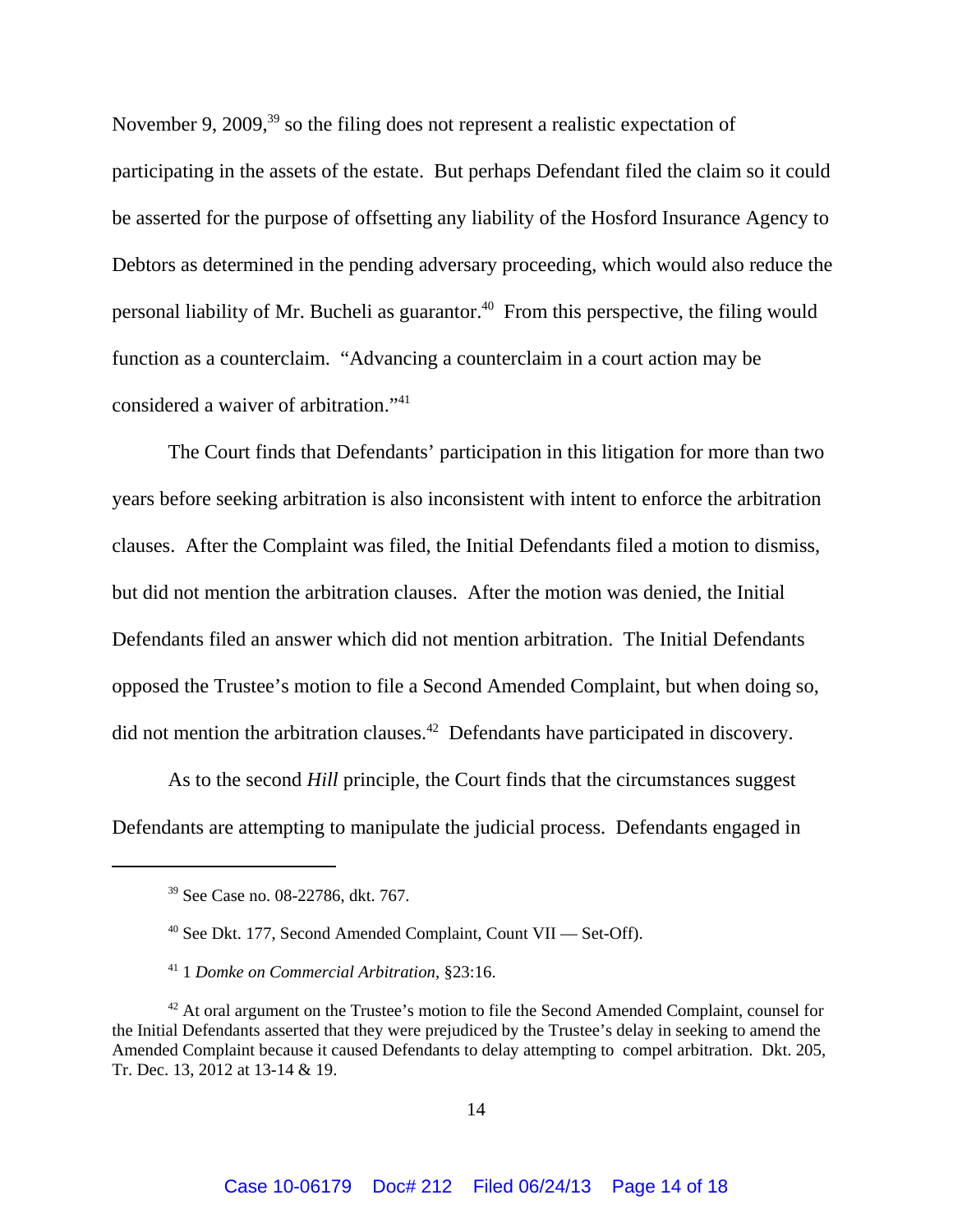litigation of the adversary proceeding for more than two years before raising the issue of arbitration by filing the motion to dismiss. They did not file the motion until after the Court granted the Trustee's motion to filed the Second Amended Complaint, which includes the claim against Mr. Bucheli under the guaranty. Since Defendants did not oppose the addition of the Hosford Insurance Agency as a defendant but did oppose the amendment of the claim against Mr. Bucheli, the Court surmises that the Agency Defendants have few assets and that Mr. Bucheli has the "deep pockets." While the Trustee was proceeding under the First Amended Complaint, which erroneously alleged Mr. Bucheli was liable as a party to a franchise agreement, Mr. Bucheli had a strong defense. But that defense was removed by the granting of leave to file the Second Amended Complaint, which alleges Mr. Bucheli's liability as a guarantor. Defendants waited to raise the arbitration issue until arbitration became an attractive defensive litigation tactic.

The third *Hill* principle is maintenance of the combined efficiency of the private and public dispute-resolution systems. Here litigation procedures had been substantially invoked over a period of two years before arbitration was sought. This case is one of many similar cases filed by the Trustee, and retaining the disputes in the bankruptcy forum should provide economies to the estate. Inefficiencies would result if arbitration were ordered.

As to the fourth *Hill* principle, although the prejudice to the Trustee from ordering arbitration would not be overwhelming, the Trustee has an interest in maintaining the

15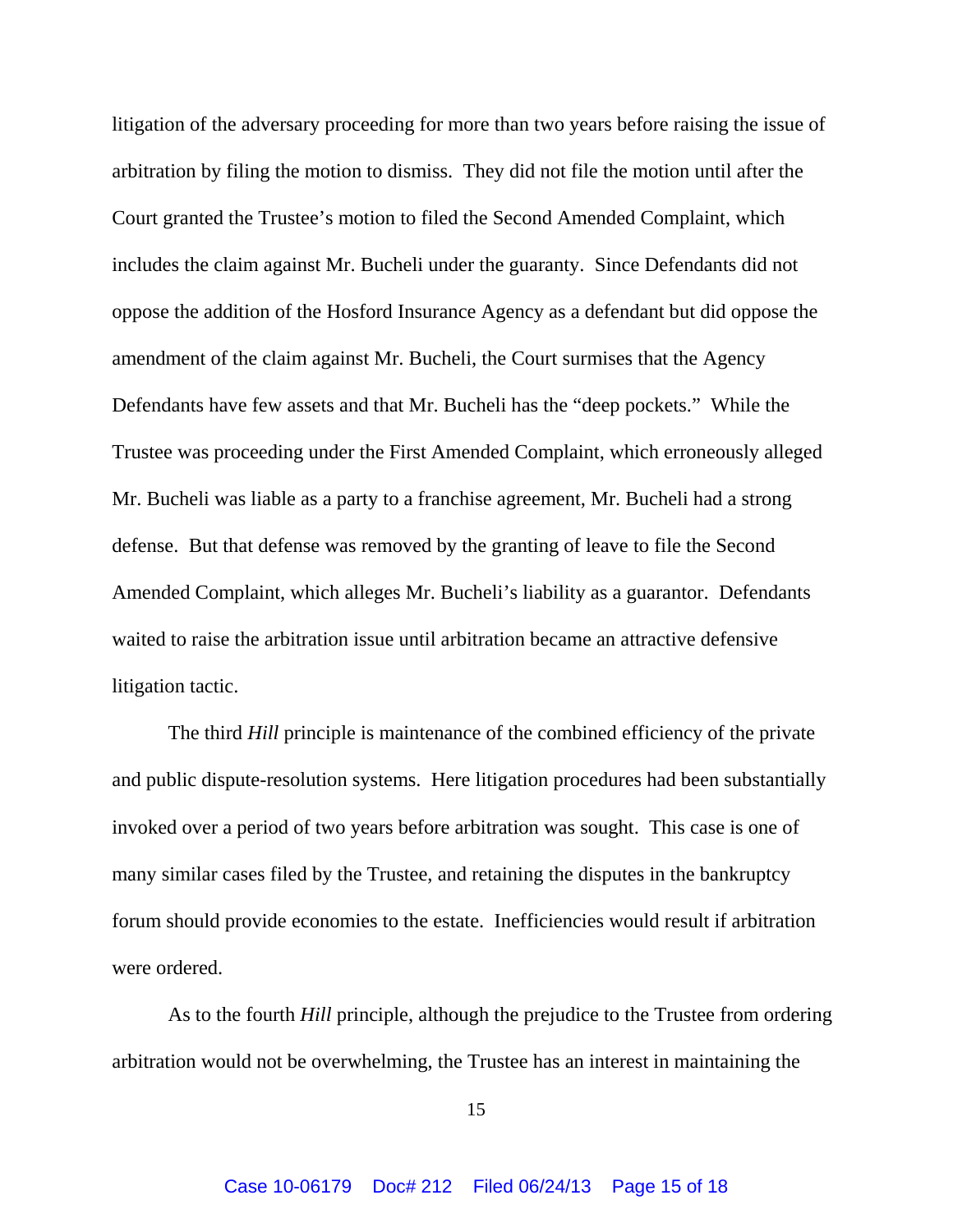action in this Court, where other similar cases are pending. Time and effort has been invested in the litigation and discovery. It would be prejudicial to require the Trustee to change forums and likely face a new series of procedural challenges to his pursuit of the claims.

Defendants' primary defense to a finding of waiver is the argument that they were unaware that the franchise agreements provided the basis for the Trustee's claims until his reliance on the franchise agreements was disclosed by the Trustee on October 1, 2012, when his counsel sent a copy of the franchise agreement containing Mr. Bucheli's guaranty to counsel for the Initial Defendants.43 The Court finds this position is not credible. The attachments to the 2009 proof of claim filed by creditors "Fausto Bucheli/Hosford Insurance/Bucheli Insurance Agency, Inc.," include a copy of an invoice dated September 30, 2008, from the American Arbitration Association sent to the attorney who filed the proof of claim. The invoice states it is about "Representing Bucheli Insurance Agency, Inc.; Re: Brooke Capital Corporation." Moreover, any attorney reading the Complaint filed in this case by the Trustee on October 25, 2010, would surmise that the franchise agreements are the basis for the claims against the Initial Defendants. The Agency Defendants should have had copies of the franchise agreements, which were the basis for their entire insurance business with Brooke, but if they did not, one would think that they would have requested them from the Trustee early in the

<sup>43</sup> See Dkt. 159-1.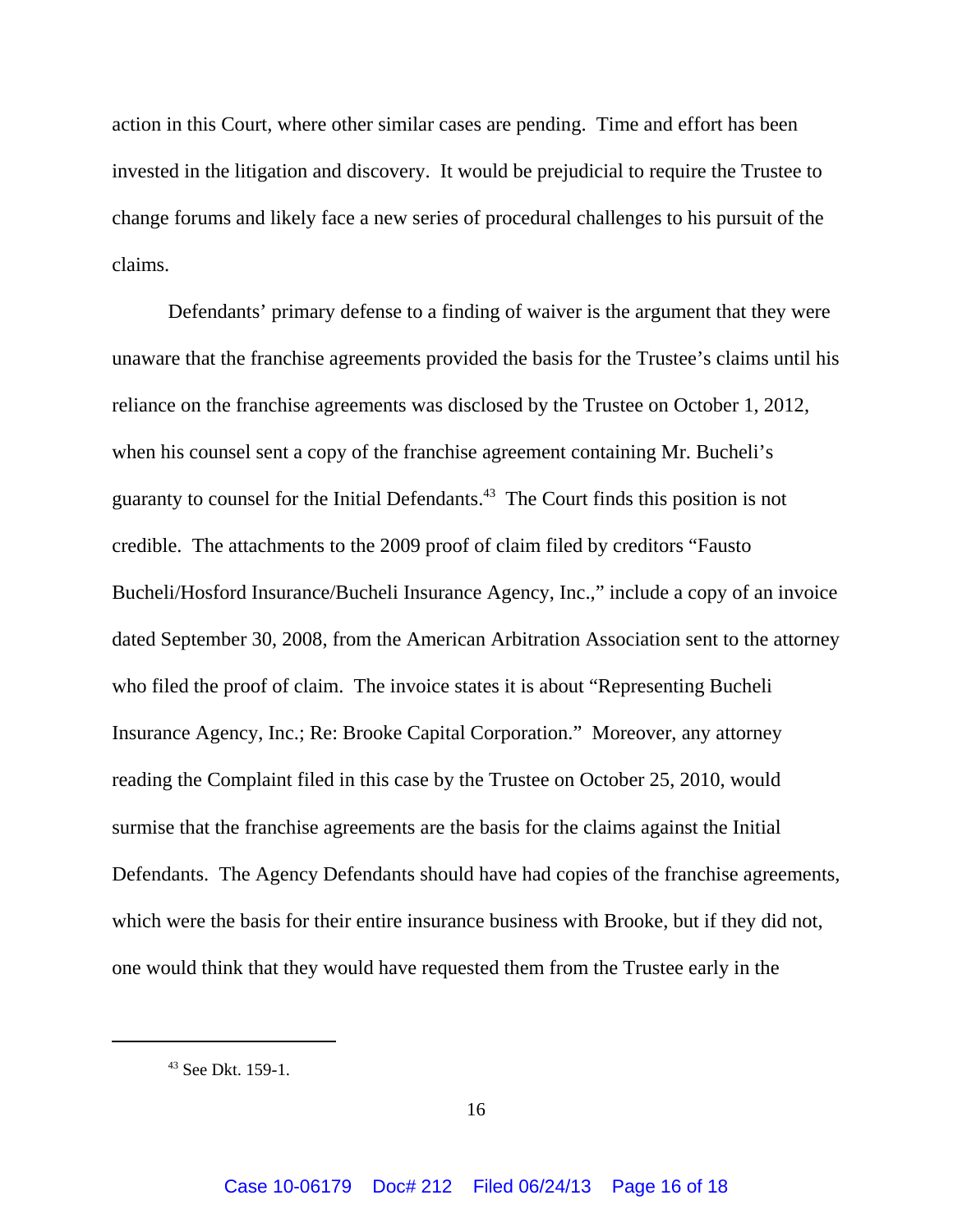litigation.

For the foregoing reasons, the Court finds that the Agency Defendants waived their contractual right to compel arbitration of their disputes with Brooke Capital Corporation.

## **D. The Trustee's postpetition causes of action alleged in Counts IV, V, VI, and VII are not subject to arbitration.**

A bankruptcy trustee, when stepping into the shoes of the debtor and asserting prepetition claims of the debtor, is subject to the same defenses as the debtor, including an agreement between the debtor and the defendants to arbitrate disputes.<sup>44</sup> However, when the trustee asserts claims which are unique to the trustee and not derivative of the debtor, this analysis does not apply. Neither the Trustee nor the creditors on whose behalf the claims are brought were parties to the prepetition agreements to arbitrate. "[T]here is no justification for binding creditors to an arbitration clause with respect to claims that are not derivative from one who was a party to it."<sup>45</sup> "[C]ore bankruptcy claims or causes of action arising under federal bankruptcy rights asserted by the trustee on the collective behalf of the creditors of the bankruptcy estate will, absent extraordinary circumstances, be adjudicated by the bankruptcy court, and a motion to compel the arbitration of such claims will be denied."46

<sup>44</sup> *Hays and Co. v. Merrill Lynch, Pierce, Fenner & Smith, Inc.*, 885 F.2d 1149, 1153-55 (3rd Cir. 1989).

<sup>45</sup> *Id*. at 1155.

<sup>46 8</sup> *Norton Bankruptcy Law & Practice 3d*, § 169:4 at 169-33.